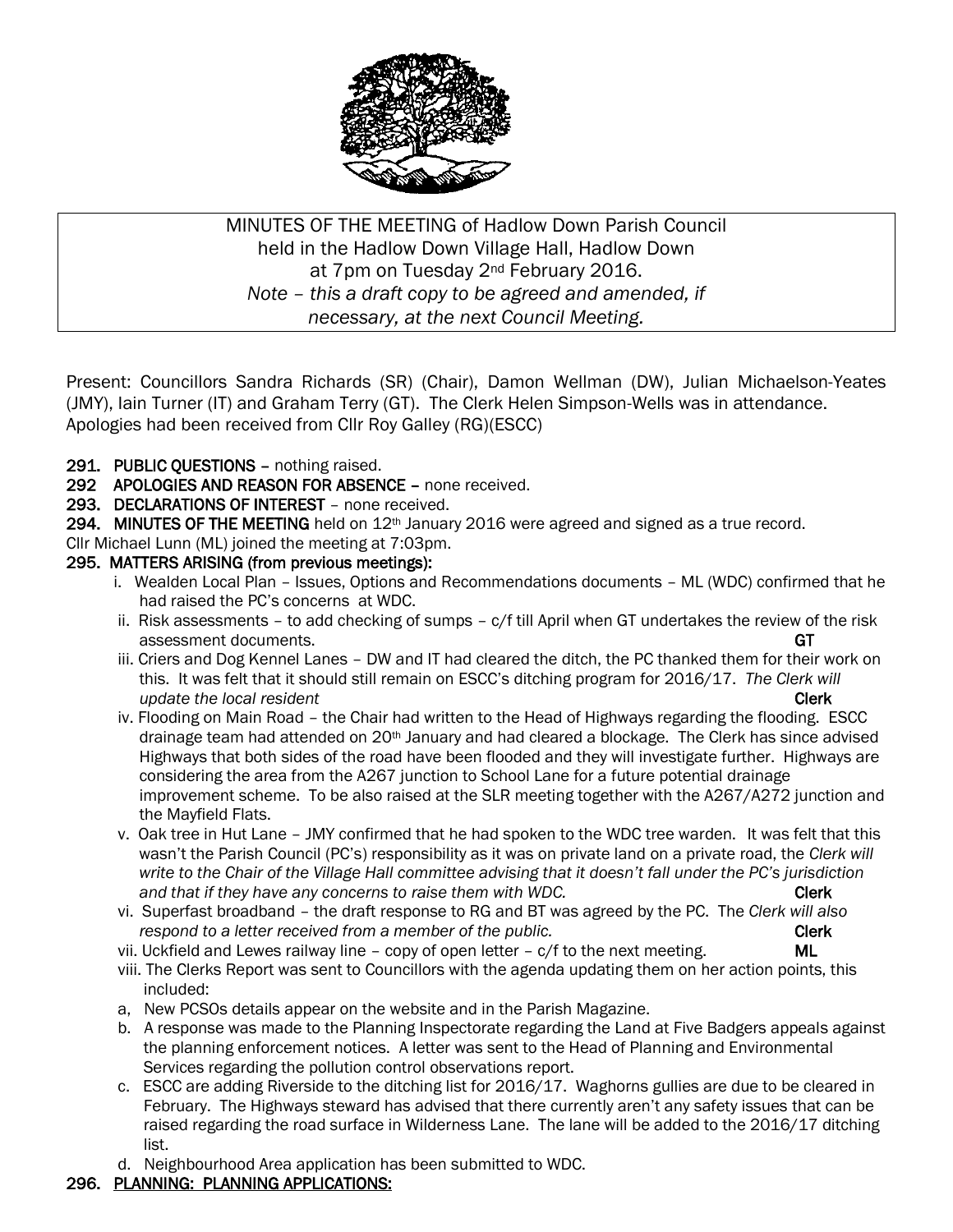- i. WD/2015/1207/MAJ WILDERNESS WOOD, MAIN ROAD revisions to application to allow hybrid application – part full application, part outline, to allow 2 phase redevelopment of no more than 13 cabins, phase 1 for 8 cabins (inc. for 3 for apprentices with communal cooking/washing facilities) 2 shower and toilet cabins, cabin to provide office. Phase 2 outline for 5 cabins – The Parish Council welcome the changes that have been made to the application and would like to thank the applicants for these amendments. The Parish Council's approval of the application is made on the understanding that there is a condition for no amplified music. The decision made at the Wealden Planning Committee North meeting on  $22^{nd}$  October 2015, that was witnessed by 4 members of the Parish Council, that included a condition of no amplified music didn't capture this part in the committee's minutes and the Parish Council must insist that this is included as a condition of the current application.
- ii. WD/2015/2785/LDE THE COTTAGE, BROADREED FARM, FIVE ASHES, TN20 6LG Non-compliance with condition number 5 of planning consent WD/97/1406/JF, for a period of more than 10 years the Parish Council have no comments to make on this application.

## a. APPROVED PLANNING APPLICATIONS AND TREE WORK:

ML declared a disclosable pecuniary interest in the following item and wasn't involved in any discussions regarding it.

- i. WD/2015/2339/FR Coopers Farm, Five Chimneys Lane Retrospective application for pig farrowing house and winter housing for breeding pigs.
- ii. TM/2015/0298/TPO Thistledown, Wilderness Lane Crown raise and remove lower branches of 7 oak trees within tree preservation order (Hadlow Down) no. 45/2 1988.

# c. PLANNING MATTERS:

- i. Neighbourhood Area the draft screening letter was discussed and amendments were approved. The *Clerk will arrange for it to be sent to WDC.* Clerk
- 297. REPORTS FROM CLLRS. TOBY ILLINGWORTH/MICHAEL LUNN WDC ML advised that there are a number of planning applications for the area. WDC are reviewing their budgets and will be increasing their precept by 1.9% whilst maintaining free car parking in Wealden. In mid February phase 2 of the Uckfield regeneration will commence. Discussions are being held with Police Commissioners regarding retaining PCSOs. Community Infrastructure Levy charges commence on 1st March. He confirmed that he was available to assist with any problems residents may have.
- 298. BANK RECONCILIATION: –for January 2016 was agreed and signed.

## 299. OTHER FINANCE MATTERS :

- i. The PC agreed the quote for the tree work at the playing field.
- Cllr. Toby Illingworth (TI)(WDC) joined the meeting at 7:45pm
	- ii. The payment of £273.75 to WDC for election costs that was paid at the  $12<sup>th</sup>$  January meeting was ratified at this meeting.
	- iii. The Clerk updated the meeting on the report of the Wealden Parish Remuneration Panel, to be discussed further at the annual meeting.

## 300. REPORTS FROM COUNCILLORS (COUNCIL MATTERS AND OUTSIDE BODIES):

- i. Cllr. Damon Wellman raised about the WDC precept ncreases. The Clerk suggested that TI/ML produce an article for the Parish Magazine.
- ii. Cllr. Julian Michaelson-Yeates confirmed that he had attended the WDALC meeting and had provided a report for Councillors. Cuts are still being made to the police.
- iii. Cllr. Michael Lunn advised that the potholes in Five Chimneys Lane are getting worse. TI advised that that the platform extension work at Buxted has been extended till June. The Clerk suggested that residents raise on the FixmyStreet website any problems with Five Chimneys Lane and School Lane.
- iv. Cllr. Iain Turner has been looking at issues with drainage on the A272, he helped clear the ditch in Criers Lane and is hoping to do some work on the emergency plan. He confirmed that his contact details could be passed onto the East Sussex Fire and Rescue Service Wealden Road Watch representative.
- v. Cllr. Graham Terry has been involved in Patient Transport Services which will change to a new supplier wef 1<sup>st</sup> April.

## 301. PLAYING FIELD AND PLAY AREA:

 i. A copy of the minutes from the recent meeting between representatives of the Playing Field Committee (PFC) and the PC had been sent to Councillors prior to this meeting. At the PFC's meeting no decisions were made as they are waiting for the outcome of the PC's meeting and for the PC to complete the responsibilities and accountabilities document. The Chair put forward 2 options for the way forward for 2017-18 onwards and a discussion was held on these. It was agreed to go with the first option for 2017-18 with a review half-way through the year. For this option the PC will pay for the annual RoSPA report and the 3-5 year tree survey report and pay the costs of any work that is required to meet the